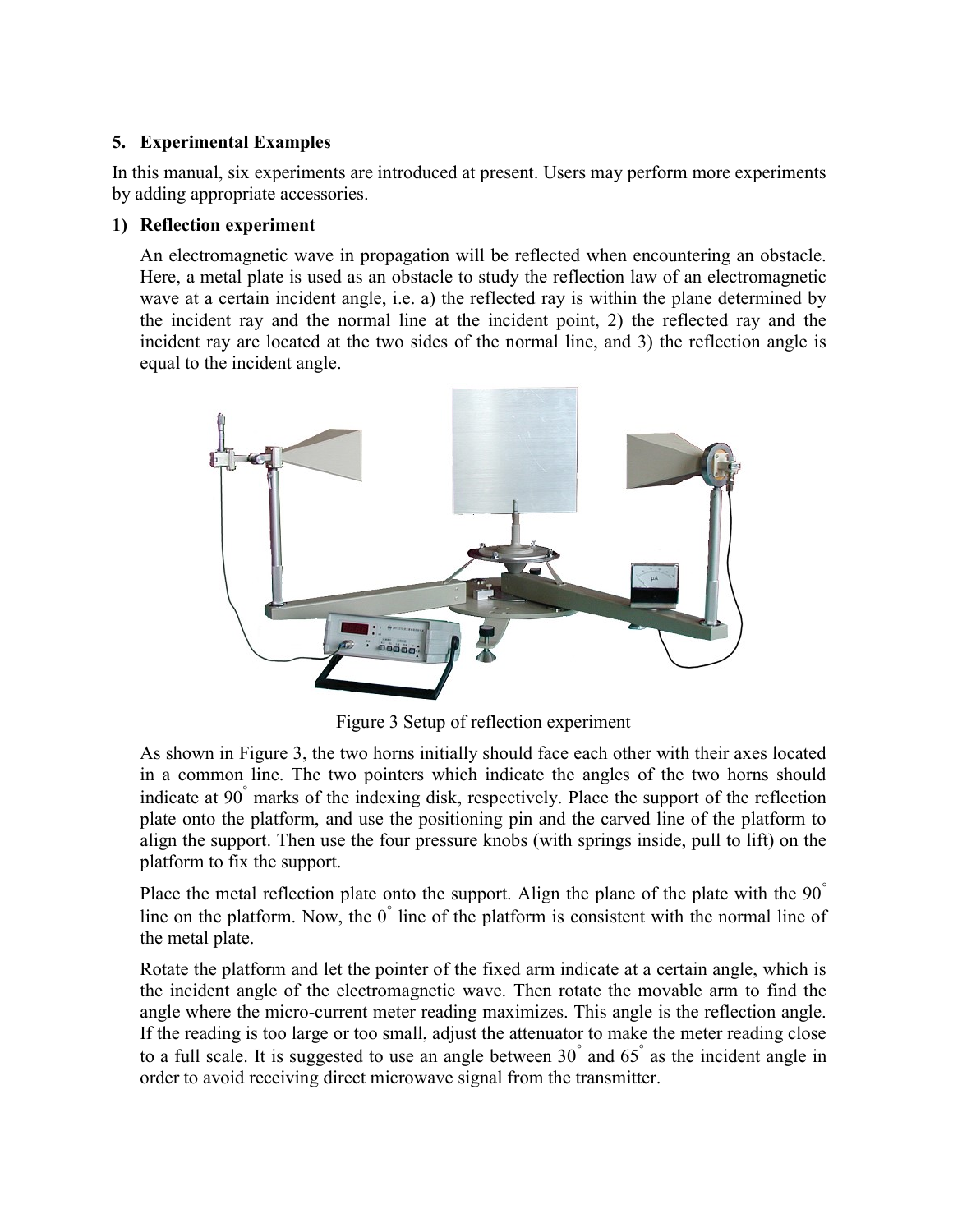#### 2) Single slit diffraction



Figure 4 Schematic of single slit diffraction

As shown in Figure 4, when a plane microwave is incident to a slit of width comparable to the wavelength of the microwave, diffraction phenomenon occurs. The diffracted intensity distribution behind the slit is not uniform, i.e. the strongest and widest order is at the central region. The intensity reduces rapidly on either side of the central diffraction order, until the emergence of minimized diffraction intensity, which is the first minima order with the diffraction angle satisfying  $\phi = \sin^{-1}(\lambda/a)$ , where  $\lambda$  is the wavelength of the microwave, and a is the slit width. As the diffraction angle increases, diffraction intensity gradually increases

until the first maxima order emerges with a diffraction angle of  $\phi = \sin^{-1} \left| \frac{\partial}{\partial \phi} \right|$ J  $\left(\frac{3}{2}\bullet \frac{\lambda}{2}\right)$ L  $=\sin^{-1}\left(\frac{3}{2}\right)$ α  $\phi = \sin^{-1} \left( \frac{3}{2} \cdot \frac{\lambda}{2} \right)$ 2  $\sin^{-1}\left(\frac{3}{2}\cdot\frac{\lambda}{\lambda}\right)$ .

As shown in Figure 5, place the diffraction plate (single slit with slit width preset at a fixed value, e.g. 4 cm) onto the support and align its plane with the carved line on the support. Then place the support onto the platform with the carved line along with the 90<sup>°</sup> line of the platform. Rotate the platform to let the pointer of the fixed arm indicate at 180 . Now, the direction of the normal line of the diffraction plate is at  $0^{\degree}$ .

Adjust signal intensity to make the micro-current meter close to full scale. Then, rotate the movable arm at each side of the slit with a step of  $1^{\degree}$  starting from diffraction angle  $0^{\degree}$  while recording meter reading at each angle. Plot the relationship curve between diffraction intensity and diffraction angle.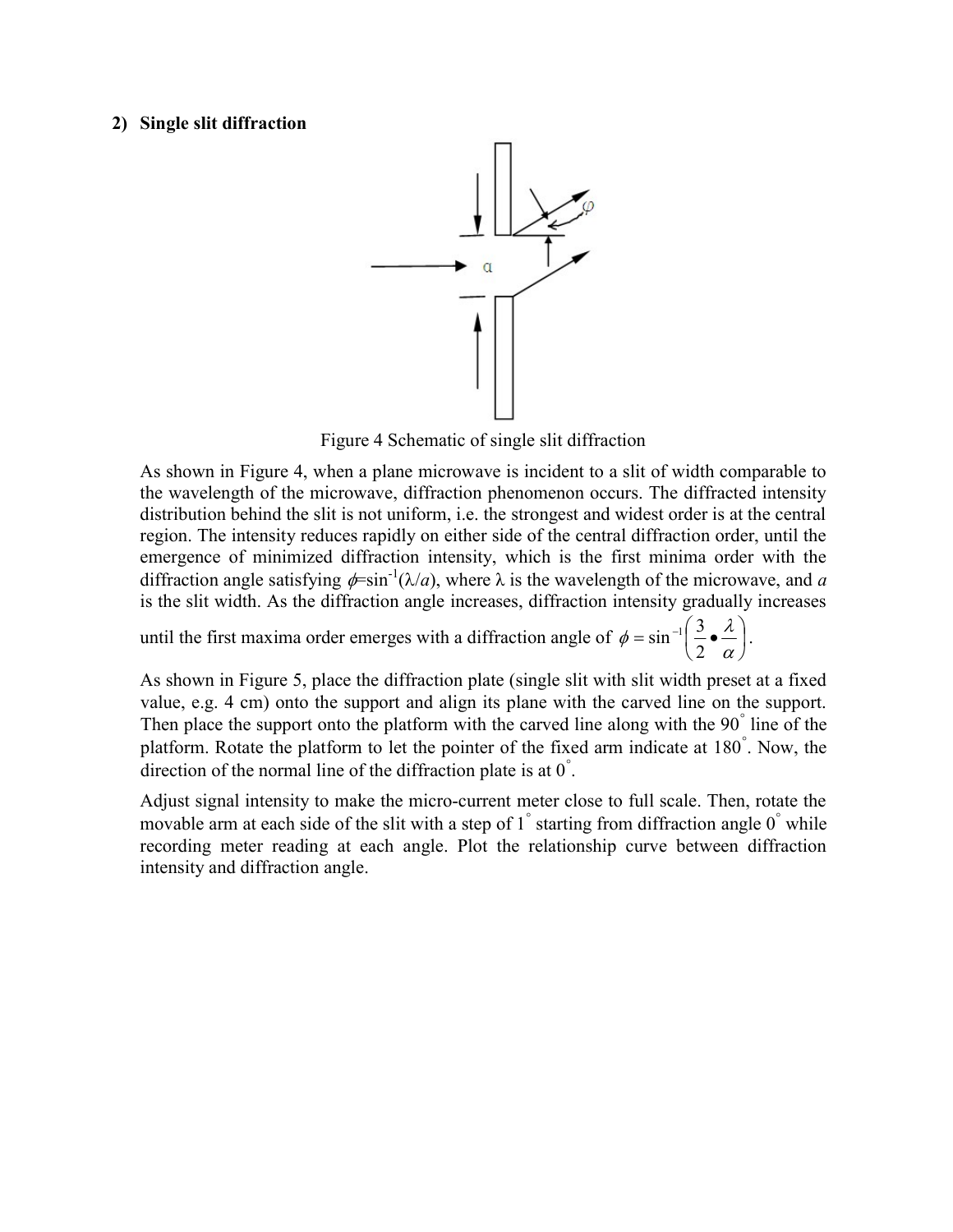

Figure 5 Setup of single slit diffraction

Calculate the diffraction angles of the first minima and the first maxima orders from the microwave wavelength and slit width. Compare the calculated values with the experimental values. Note, the central region of the experimental curve flattens or even slightly sags, this may be due to the diffraction plate not big enough.

### 3) Double-slit diffraction



Figure 6 Schematic of double-slit diffraction

As shown in Figure 6, when a plane microwave is vertically incident on a metal plate with two narrow slits, with each slit being a secondary wave source. The two secondary sources will generate interference in space behind the double-slit plate. Also, there is a diffraction phenomenon from each individual slit. Therefore, the experimental result is a combination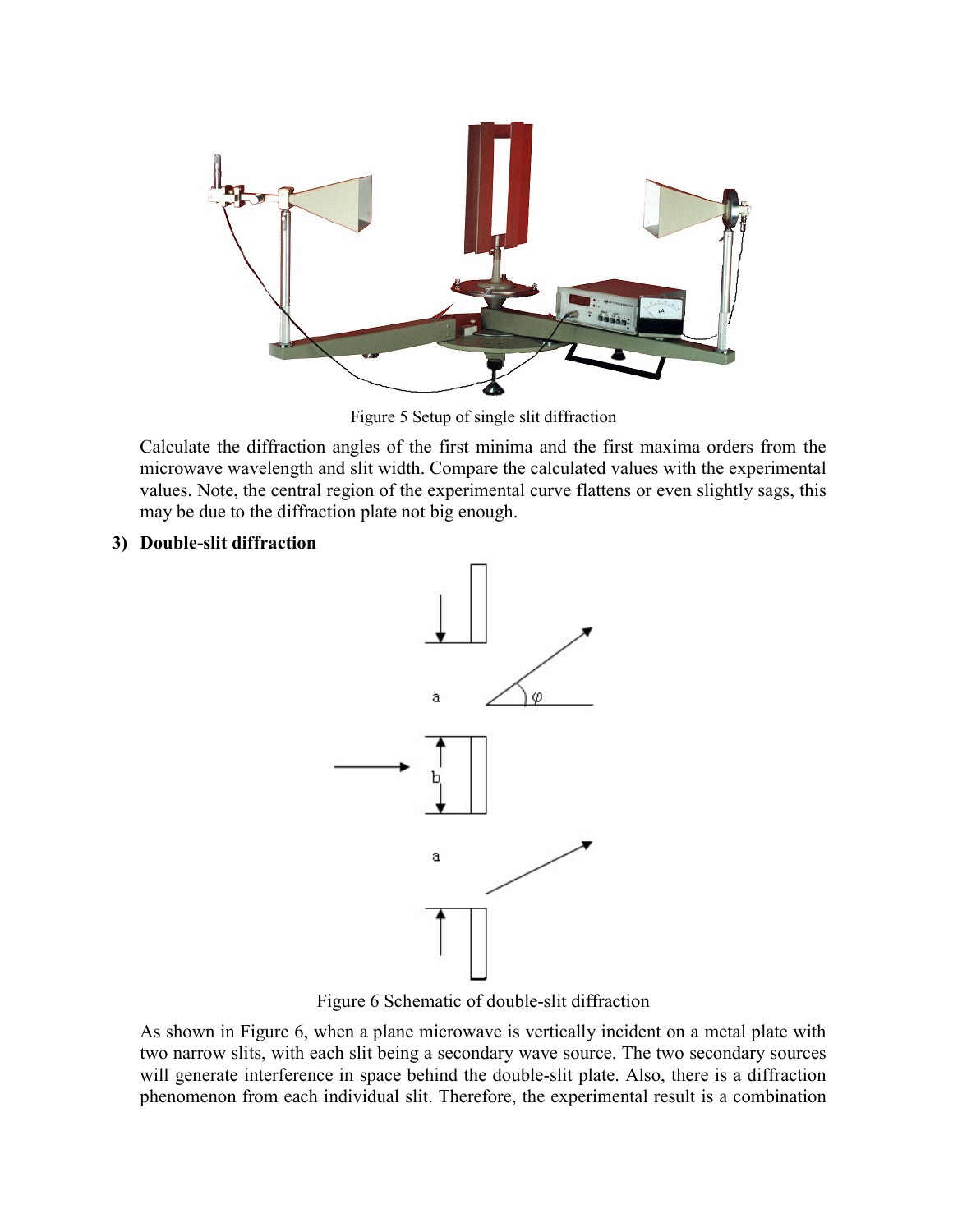of diffraction and interference. To solely study the interference phenomenon generated by the central diffraction orders of the two slits, slit width a must be close to wavelength  $\lambda$ , e.g.  $\lambda$ =32 mm,  $a$ =40 mm. Under such case, the 1<sup>st</sup> minima of the single slit diffraction is located at 53°. When choosing a large b, the influence of single slit diffraction to double-slit interference is relatively small.

The angles for a series of interference constructive orders are  $\varphi = \sin^{-1} |K \bullet \frac{\pi}{\pi}|$ J  $\left(K\bullet\frac{\lambda}{\lambda}\right)$ L ſ  $^{+}$  $=$  sin<sup>-1</sup>  $K \bullet$  $a + b$  $K \bullet \stackrel{\lambda}{\longrightarrow}$  $\varphi = \sin^{-1} K \bullet \stackrel{\lambda}{\longrightarrow}$ , and for a series of interference destructive orders are  $\varphi = \sin^{-1} \left| \frac{2R+1}{2} \right|$ J  $\left(\frac{2K+1}{2}\bullet\frac{\lambda}{\lambda}\right)$ L  $\sqrt{2}$  $^{+}$  $=\sin^{-1}\left(\frac{2K+1}{2}\right)$  $a + b$  $\varphi = \sin^{-1}\left(\frac{2K+1}{2}\bullet\frac{\lambda}{a+1}\right)$  $\sin^{-1}\left(\frac{2K+1}{2}\right)$   $\leftarrow$   $\frac{\lambda}{\lambda}$ , when  $K=1, 2, \ldots$ 

The experimental setup is same as shown in Figure 5 except the single slit plate is replaced with a double-slit plate. The adjustment process is also similar. Since the horizontal size of the diffraction plate is small, the rotation angle of the movable arm should be small in order to avoid receiving waves coming from the side of the plate or direct waves from the source.

#### 4) Michelson interferometer



Figure 7 Schematic of Michelson interferometer

As shown in Figure 7, by placing a partially transmissive plate in the path of a plane microwave incident at 45 , the incident wave is split into two beams, with one to reflection plate A and the other to reflection plate B. Both beams are reflected back by the two reflection plates and recombine at the partially transmissive plate towards the receiving horn. Hence, the receiving horn receives two waves of same frequency and same vibration direction. If the phase difference of the two waves is an integer times of  $2\pi$ , constructive interference occurs; if the phase difference is an odd integer times of  $\pi$ , destructive interference occurs. This is the basic principle for Michelson interference. As a result, as the movable plate B moves, the reading of the micro-current meter changes alternatively between minimum and maximum. In two adjacent minimas, the moving distance of plate B is  $\lambda/2$ . From this, the wavelength of the plane wave can be determined.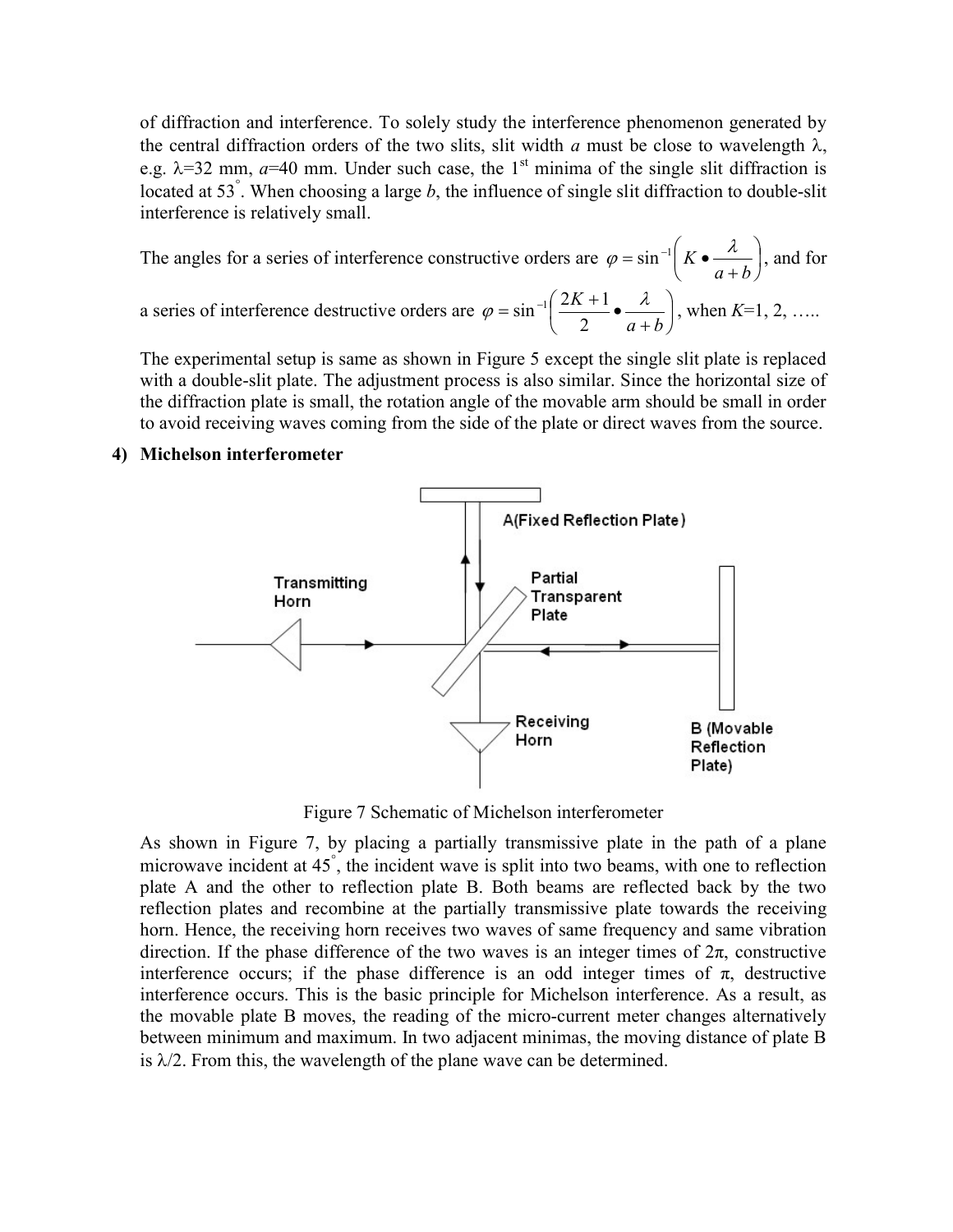

Figure 8 Setup of Michelson Interferometer

As shown in Figure 8, the two horns are perpendicular to each other. The angle between the partially transmissive plate and the axis of either horn is 45 . Mount the translation stage onto the base using the two screws attached (at the opposite side of the fixed arm), and then insert the reflection plate. Align the normal line of the fixed reflection plate to the axis of the receiving horn and the normal line of the movable reflection plate to the axis of the transmitting horn.

Place the movable plate to one end of the translation stage. By gradually moving the movable plate from end to end, the reading of the micro-current meter changes between maximum and minimum. Starting from the first minima, continuously count N number of minima (excluding the first minima) while recording the corresponding moving distance  $L$ 

of the movable plate. The wavelength of the incident wave is calculated as N  $\lambda = \frac{2L}{N}.$ 

## 5) Polarization experiment

A plane electromagnetic wave is a transverse wave, with its electric field strength vector  $E$ perpendicular to its propagation direction. If  $E$  stays in one fixed plane when the wave propagates, this transverse wave is called a linearly polarized wave. The energy of the electromagnetic field in a certain direction  $\phi$  is related to sin<sup>2</sup>( $\phi$ ), i.e. *I*=*I*<sub>0</sub>cos<sup>2</sup>( $\phi$ ), where *I* is the intensity of the microwave in direction  $\phi$  when  $\phi$  is the angle deviated from the linear polarization direction. This is the Malus's law in optics.



Figure 9 Setup of polarization experiment